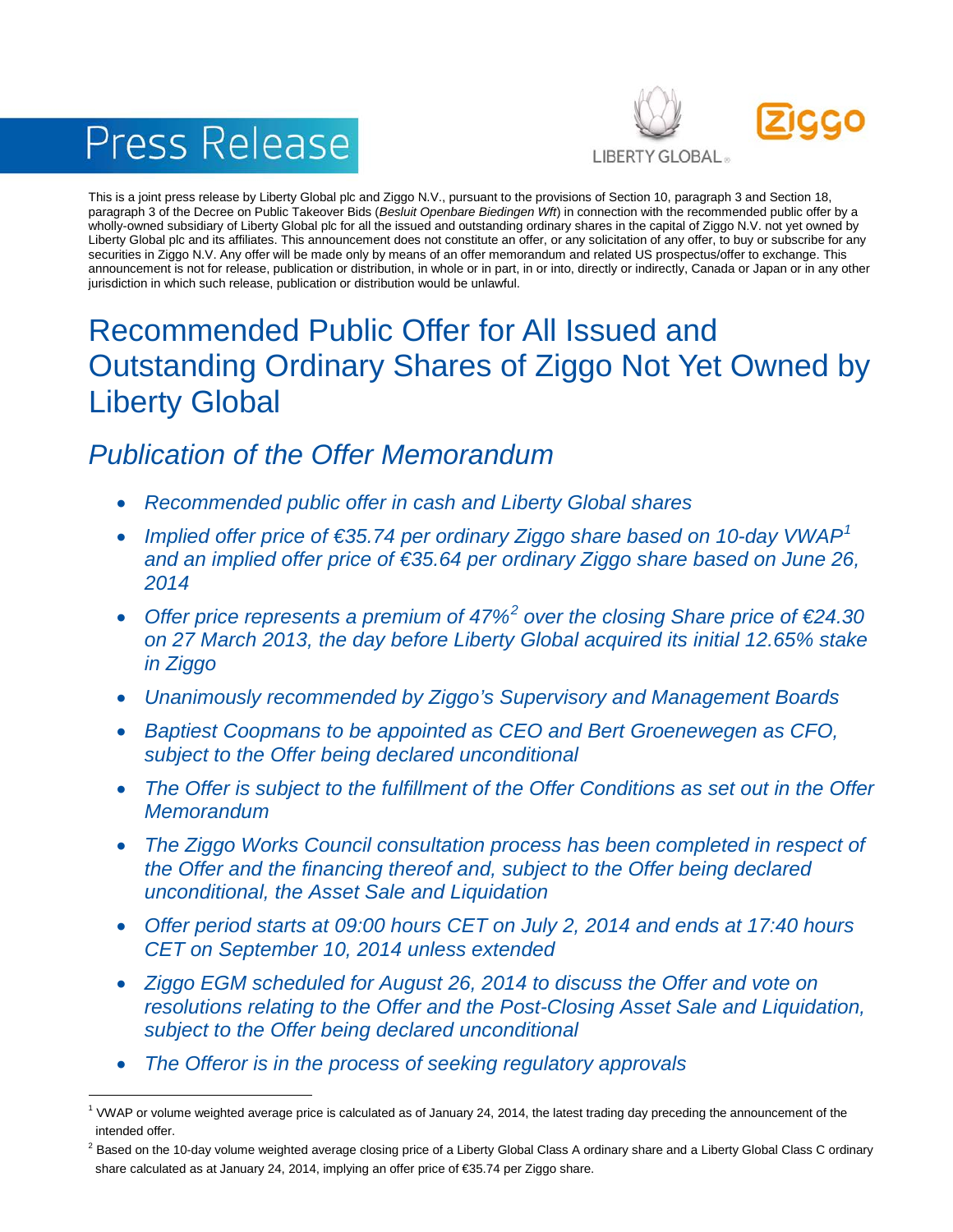

#### **Denver, Colorado and Utrecht, the Netherlands** – June 27, 2014

Further to the joint press release of Liberty Global plc ("Liberty Global") (NASDAQ: LBTYA, LBTYB and LBTYK) and Ziggo N.V. ("Ziggo") (Euronext Amsterdam: ZIGGO NA) of January 27, 2014, Liberty Global and Ziggo announce the publication of an offer memorandum in the Netherlands (the "Offer Memorandum"), and that Liberty Global will file a registration statement in the United States that includes a prospectus/offer to exchange by Liberty Global (the "U.S. prospectus/offer to exchange") on June 27, 2014, pursuant to which LGE Holdco VII B.V. (a wholly-owned subsidiary of Liberty Global, the "Offeror") is making a recommended public offer (the "Offer") to all holders (the "Shareholders") of issued and outstanding ordinary shares with a nominal value of €1.00 each in the capital of Ziggo (the "Shares").

#### The Offer

Shareholders tendering their Shares under the Offer will be paid on the terms and subject to the conditions and restrictions contained in the Offer Memorandum (the "Offer Conditions"), in consideration for each Share validly tendered or defectively tendered (provided that such defect has been waived by the Offeror) and transferred (*geleverd*), an amount in shares consisting of 0.2282 of a Liberty Global Class A ordinary share and 0.5630 of a Liberty Global Class C ordinary share (together, the "Share Consideration") and a cash amount of €11.00 without interest (the "Cash Consideration" and, together with the Share Consideration, the "Offer Price"). The Offer Price is cum dividend.

As previously announced in the joint press release of January 27, 2014, the Offeror confirms that it has taken all necessary measures to secure the funding of the Offer. The Offeror will finance the maximum total amount of the Cash Consideration through cash on hand and a facility secured by the Offeror.

#### Unanimous Recommendation of the Ziggo Boards

Ziggo's supervisory board (the "Supervisory Board") and management board (the "Management Board" and, together with the Supervisory Board, the "Boards") have duly considered the Offer and each unanimously supports and recommends the Offer for acceptance to the Shareholders and unanimously recommends the Shareholders to vote in favor of all resolutions relating to the Offer and the Asset Sale and Liquidation (as defined below) to be taken at Ziggo's EGM (as defined below).

Taking into account the considerations that are described in detail in the position statement published by Ziggo in the Netherlands on June 27, 2014 (the "Position Statement"), the Boards have reached the conclusion that the Offer provides a fair price from a financial point of view and is in the best interests of Ziggo, the Shareholders and its other stakeholders.

#### Works Council Advice

The applicable employee consultation procedure has been completed. The Ziggo Works Council has been informed regarding (i) the Offer and the financing thereof and (ii) the Asset Sale and Liquidation. Having obtained the Works Council's advice, the Works Council consultation procedure in respect of the Offer and the financing thereof and the Asset Sale and Liquidation has been completed.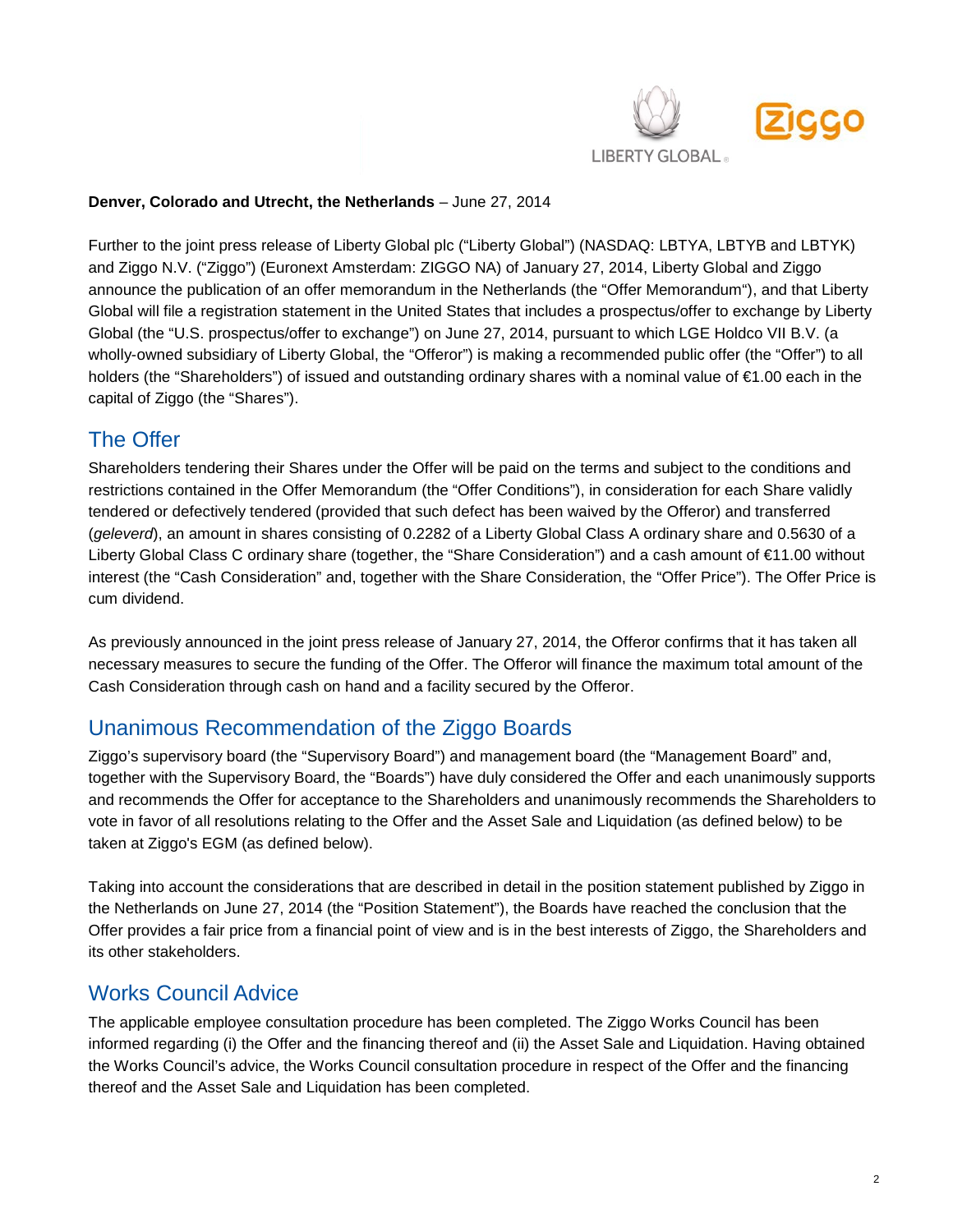

# Committed Shares

Ziggo will ensure that each member of the Boards shall, for as long as the Boards support and recommend the Offer, tender under the Offer under the same terms as are applicable to all Shareholders any Shares such member directly or indirectly holds. As of the date of the Offer Memorandum, the members of the Boards in the aggregate hold 1,141,936 Shares, representing approximately 0.6% of the outstanding Shares.

# Merger Clearance Filings

On March 14, 2014, the Offeror submitted a merger notification with the European Commission. On May 8, 2014, the European Commission opened a Phase II Investigation into the Merger. Although the timing is contingent on various factors, the current deadline for a decision by the European Commission regarding the Phase II Investigation is October 17, 2014. This deadline may be extended.

## Extraordinary General Meeting of Ziggo

At 10:00 a.m. hours CET on August 26, 2014 an extraordinary general meeting of Shareholders (the "EGM") will be convened at the Ziggo Dome, located in Amsterdam, the Netherlands.

At the EGM, the Offer, among other matters, will be discussed in accordance with the Netherlands Decree on Public Takeover Bids (*Besluit openbare biedingen Wft*, the "Decree"). At the EGM and in connection with the Offer, the Shareholders will be asked to adopt resolutions, which are subject to the Offer being declared unconditional, to amend (i) the articles of association of Ziggo to implement certain changes to Ziggo's corporate governance structure and (ii) the composition of the Boards. At the EGM, the Shareholders will furthermore be asked to adopt resolutions, which are subject to the Offer being declared unconditional to (i) approve the Asset Sale (as defined below) and (ii) upon the transfer of all assets and liabilities to the Offeror or its affiliates pursuant to the Asset Sale, dissolve and liquidate Ziggo in accordance with section 2:19 of the Dutch Civil Code and appoint the liquidator of Ziggo in accordance with section 2:19 of the Dutch Civil Code (the "Asset Sale and Liquidation Resolutions"). The Boards unanimously recommend the Shareholders to vote in favor of all abovementioned resolutions at the EGM.

# Offer Period

The Offer will commence at 09:00 a.m. hours CET on July 2, 2014 and will expire at 17:40 hours CET on September 10, 2014 (the "Offer Period"), unless the Offeror extends the Offer Period, in which case the final day of the Offer Period shall be the time and date on which the extended Offer Period expires (such date, as it may be postponed, the "Acceptance Closing Date").

In accordance with applicable U.S. and Dutch tender offer regulations, Shares tendered on or prior to the Acceptance Closing Date may only be withdrawn by delivering a written notice of withdrawal in accordance with the procedures described in the Offer Memorandum.

### Acceptance by Shareholders

Shareholders are requested to make their acceptance known through the bank or stockbroker that administers their Shares no later than 17:40 hours CET on September 10, 2014, unless the Offer Period is extended. Some banks or stockbrokers may set an earlier deadline for communication to timely communicate acceptances to ING Bank N.V. (the "Exchange Agent").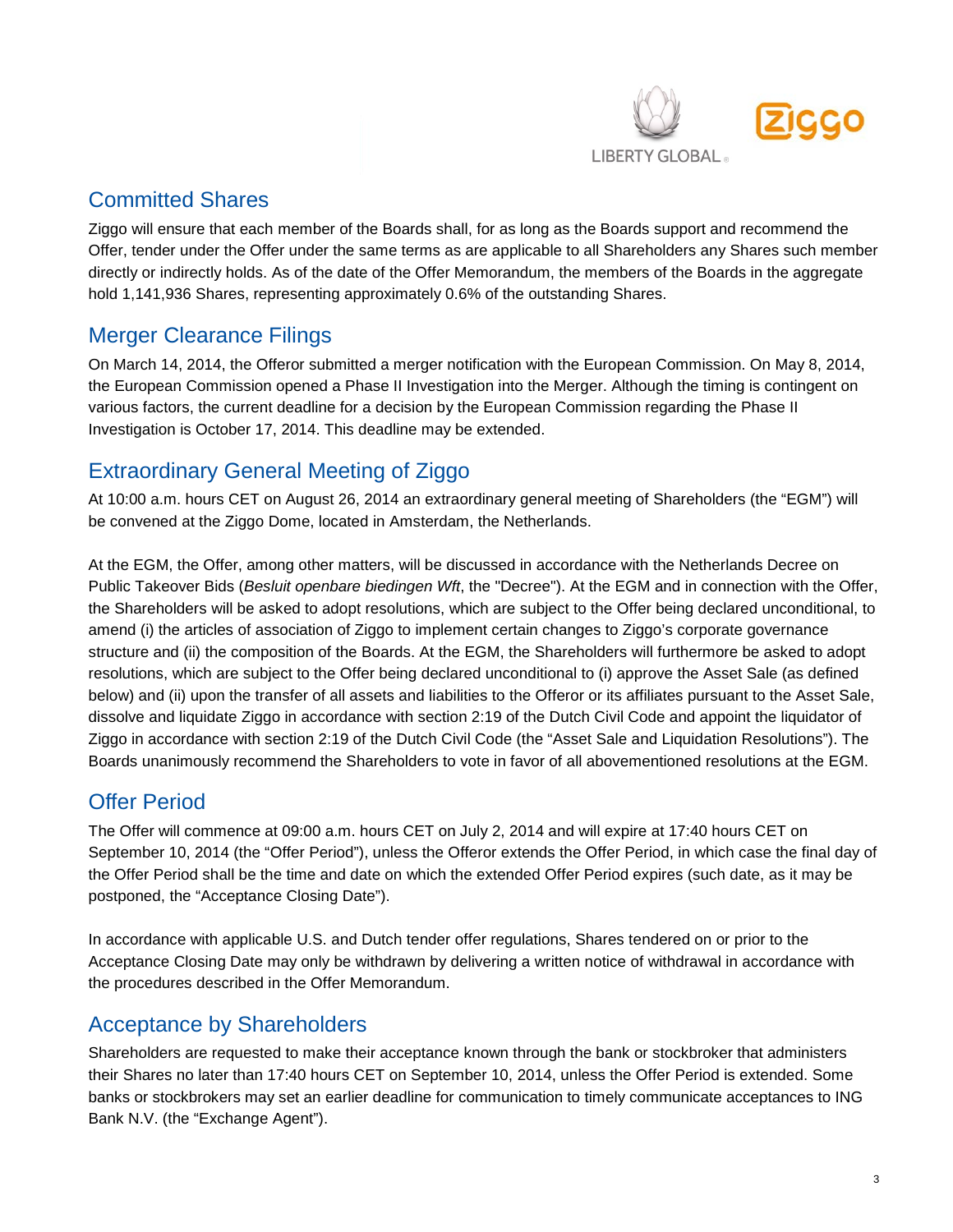

Shares may be tendered for acceptance pursuant to the Offer only to the Exchange Agent and only in writing. In submitting acceptances, banks and stockbrokers will be required to declare that (i) they have the tendered Shares (as defined below) in their administration, (ii) the Shareholder for whose account the Shares are being tendered irrevocably represents and warrants that the Shares are being tendered in compliance with the conditions and restrictions of the Offer and (iii) they undertake to transfer the tendered Shares to the Offeror prior to or on the settlement date of the Offer, provided the Offer has been declared unconditional (*gestand wordt gedaan*).

### **Extension**

The Offeror reserves the right to extend the Offer Period for a minimum of two weeks and a maximum of ten weeks in accordance with the Decree. If the Offer Period is extended, the Offeror will make an announcement to that effect no later than on the third Dutch business day following the most recently scheduled Acceptance Closing Date.

# Declaring the Offer Unconditional (*gestanddoening*)

The Offer will be declared unconditional if the Offer Conditions are satisfied or, if permitted, waived by the party entitled to waive such Offer Conditions.

The Offer is subject to the condition, among others, that the number of Shares having been tendered for acceptance on the Acceptance Closing Date, together with (i) any Shares directly or indirectly held by the Offeror or any of its affiliates at the Acceptance Closing Date, (ii) any Shares committed to the Offeror or any of its affiliates in writing and (iii) any Shares to which the Offeror is entitled (*gekocht maar niet geleverd*), shall represent at least 95% of Ziggo's aggregate issued and outstanding ordinary share capital (*geplaatst en uitstaand kapitaal*) (excluding any Shares held by Ziggo at the Acceptance Closing Date) on a fully diluted basis. The Offeror and Ziggo have agreed that the Offeror will waive that condition, if (i) the Shareholders have voted in favor of the Asset Sale and Liquidation Resolutions at the EGM and such resolutions are in full force and effect and (ii) the number of Shares having been tendered for acceptance on the Acceptance Closing Date, together with (x) any Shares directly or indirectly held by the Offeror or any of its affiliates at the Acceptance Closing Date, (y) any Shares committed to the Offeror or any of its affiliates in writing and (z) any Shares to which the Offeror is entitled (*gekocht maar niet geleverd*), shall represent at least 80% of Ziggo's aggregate issued and outstanding ordinary share capital (*geplaatst en uitstaand kapitaal*) (excluding any Shares held by Ziggo at the Acceptance Closing Date) on a fully diluted basis. If, on the Acceptance Closing Date, the Acceptance Level represents less than 80% of all Shares on a fully diluted basis, the Offeror may waive this Offer Condition, provided that if the Acceptance Level represents less than 65% of all Shares on a fully diluted basis, Ziggo's consent will be required.

No later than on the third Dutch business day following the Acceptance Closing Date (the "Unconditional Date"), the Offeror will determine whether the conditions for the Offer have been fulfilled or are to be waived and will announce in accordance with Section, 16 paragraph 1 of the Decree, whether (i) the Offer has been declared unconditional, (ii) the Offer will be extended in accordance with Section 15 of the Decree or (iii) the Offer will be terminated as a result of the conditions for the Offer not having been fulfilled or waived.

### **Settlement**

If the Offer is declared unconditional, Shareholders who have validly tendered or defectively tendered (provided that such defect has been waived by the Offeror) and transferred their Shares for acceptance under the Offer prior to or on the Acceptance Closing Date (each of these Shares, a "Tendered Share") will be paid the Offer Price in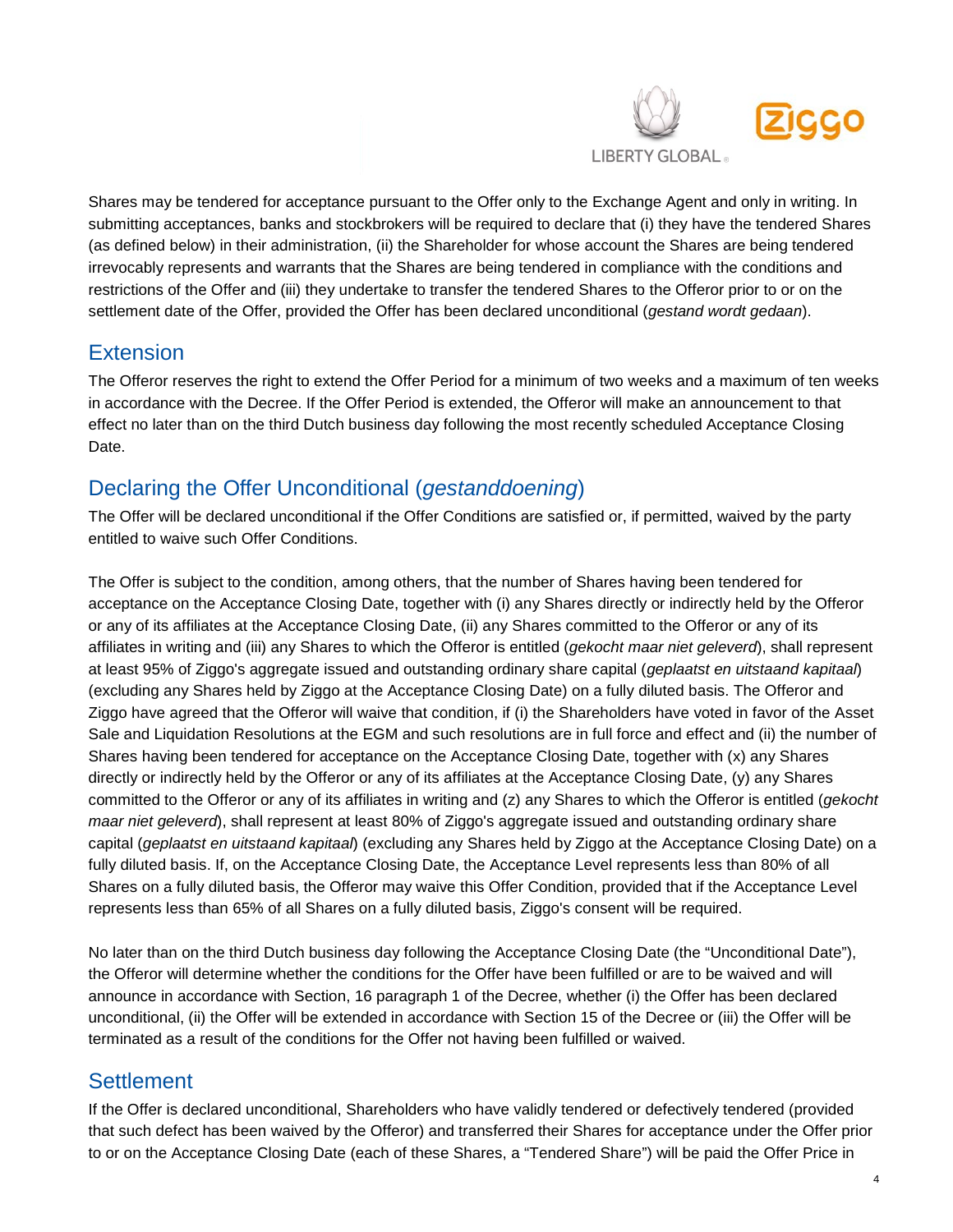

respect of each Tendered Share, and the Offeror shall accept the transfer of and acquire each Tendered Share promptly, but in any event within five Dutch business days following the Unconditional Date.

# Post-Closing Acceptance Period (*na-aanmeldingstermijn*)

If the Offer is declared unconditional (*gestand wordt gedaan*), the Offeror shall, in accordance with Article 17 of the Decree, within three Dutch business days after declaring the Offer unconditional, publicly announce a post-closing acceptance period of a maximum of two weeks to enable Shareholders who did not tender their Shares during the Offer Period to tender their Shares under the same terms and conditions as the Offer (the "Post-Closing Acceptance Period").

## Governance of Ziggo Post-Completion

Baptiest Coopmans is to be appointed by the Supervisory Board as Ziggo's Chief Executive Officer subject to the condition precedent that the Offer is declared unconditional and effective as per the settlement date. He will replace René Obermann, who will resign as member of the Management Board as per the settlement date, as previously communicated. Bert Groenewegen will continue to serve as member of the Management Board and shall be Chief Financial Officer. The other current members of the Management Board, Hendrik de Groot and Paul Hendriks, will also resign from the Management Board as per the settlement date, although either may, in accordance with selection criteria agreed in connection with the integration process, assume a senior management role in the Joint Dutch Operations following the transaction.

As soon as practically possible following the settlement date, the Supervisory Board will consist of five members, two of which will be independent within the meaning of the Dutch Corporate Governance Code (the "Independent Members"). At the EGM, it will be proposed to appoint the following members, subject to the condition precedent that the Offer is declared unconditional: Diederik Karsten, Ritchy Drost, Jim Ryan and Huub Willems. Rob Ruijter will continue to serve on the Supervisory Board and, together with Huub Willems, shall be the independent members.

#### Asset Sale and Liquidation

The Offeror's willingness to pay the Offer Price and pursue the Offer is predicated on the acquisition of 100% of the Shares. The Offeror and Ziggo anticipate that full integration of Ziggo and Liberty Global's existing Dutch operations will deliver substantial operational, commercial, organizational and financial benefits to the combined company. Such benefits could not, or only partially, be achieved if Ziggo were to continue as a standalone entity with a minority shareholder base. Therefore, and subject only to (i) the number of Shares having been tendered for acceptance during the Offer Period and the Post-Closing Acceptance Period, together with (x) any Shares directly or indirectly held by the Offeror or any of its affiliates, (y) any Shares committed to the Offeror or any of its affiliates in writing and (z) any Shares to which the Offeror is entitled representing less than 95% but at least 80% of Ziggo's aggregate issued and outstanding ordinary share capital (excluding any Shares then held by Ziggo) and (ii) the Asset Sale and Liquidation Resolutions having been adopted at the EGM, the Offeror and Ziggo may agree to a restructuring of the combined group by means of an asset sale (the "Asset Sale") and subsequent liquidation (together the "Asset Sale and Liquidation") in order to ensure full integration of Ziggo and Liberty Global's existing Dutch operations.

To execute the Asset Sale and Liquidation, Ziggo, Liberty Global and LGE HoldCo V B.V. (an indirect whollyowned subsidiary of Liberty Global) would enter into a sale and purchase agreement for the business of Ziggo (the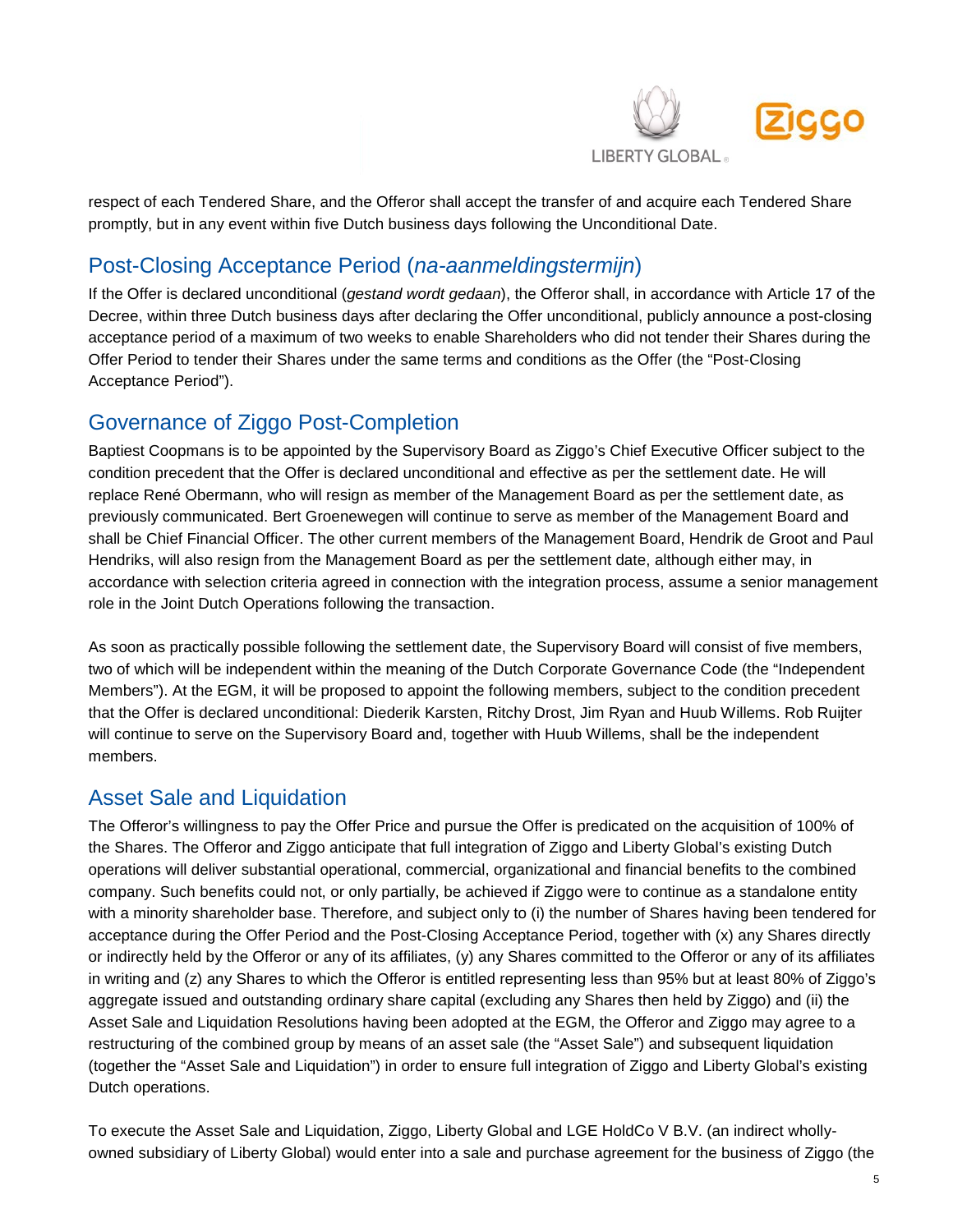

"Asset Sale Agreement"). Through the Asset Sale Agreement, LGE HoldCo V B.V. would acquire all of Ziggo's assets and liabilities in consideration for cash, a loan note and an exchangeable bond (exchangeable for Liberty Global Class A ordinary shares and Liberty Global Class C ordinary shares) (the "Asset Sale Consideration"). Any liabilities that cannot be transferred would remain with Ziggo, and will result in an increase in the Asset Sale Consideration by an amount equal to the cash amount needed to satisfy those liabilities.

Upon completion of the Asset Sale, Ziggo would be dissolved and liquidated in accordance with section 2:19 of the Dutch Civil Code (the "Liquidation"). As part of the Liquidation, it would be intended that an advance liquidation distribution consisting of the Asset Sale Consideration would be made by Ziggo to its Shareholders. Upon the advance liquidation distribution, the Shareholders who have not tendered and had their Shares accepted pursuant to the Offer and who are still Shareholders at the time of the Liquidation, would receive cash and the exchangeable bonds. It is expected that the cash amount would equal the Cash Consideration, without interest and subject to the deduction of applicable taxes. The exchangeable bonds would automatically and immediately upon receipt by such Shareholders exchange into a number of Liberty Global Class A ordinary shares and Liberty Global Class C ordinary shares equal to the Share Consideration, without interest and subject to the deduction of applicable taxes. The Offeror and its affiliates would receive pursuant to the liquidation distribution the loan note and exchangeable bonds, with the latter losing their right to exchange into Liberty Global Class A ordinary shares and Liberty Global Class C ordinary shares and remain outstanding as a receivable from LGE HoldCo V B.V., to offset claims underlying a loan made by LGE HoldCo V B.V. to the Offeror. Any liquidation payment that the Shareholders receive under the Asset Sale and Liquidation may be subject to Dutch dividend withholding tax that would not apply to the consideration they would have received had they tendered their Shares in the Offer. Reference is made to the Offer Memorandum and the U.S. prospectus/offer to exchange for the tax consequences of the Offer and the Post-Closing Asset Sale and Liquidation.

If the Offer is declared unconditional, those Shareholders that do not tender their Shares during the Offer Period will be able to tender their shares during the Post-Closing Acceptance Period and, as a result, avoid the consequences of the Asset Sale and Liquidation. The Asset Sale and Liquidation may only occur after the Offer is declared unconditional and after the Post-Closing Acceptance Period.

### Liquidity and Delisting

The purchase of Shares by the Offeror under the Offer, among other things, will reduce the number of Shareholders and the number of Shares that might otherwise be traded publicly. As a result, the size of the free float in Shares will be substantially reduced following completion of the Offer and trading volumes and liquidity of Shares will be adversely affected.

Should the Offer be declared unconditional (*gestand gedaan*), the Offeror intends to procure the termination of Ziggo's listing on Euronext Amsterdam as soon as possible thereafter. Delisting may be achieved if 95% or more of the issued share capital of Ziggo has been acquired by the Offeror and its affiliates. This could further adversely affect the liquidity and market value of the Shares.

# Consequences of the Offer

Shareholders who do not tender their Shares under the Offer should carefully review the Offer Memorandum (in particular section 8.10) and the U.S. prospectus/offer to exchange (in particular the section entitled "Risk Factors"), which describe certain risks they will be subject to if they elect not to accept the Offer and the Offer is declared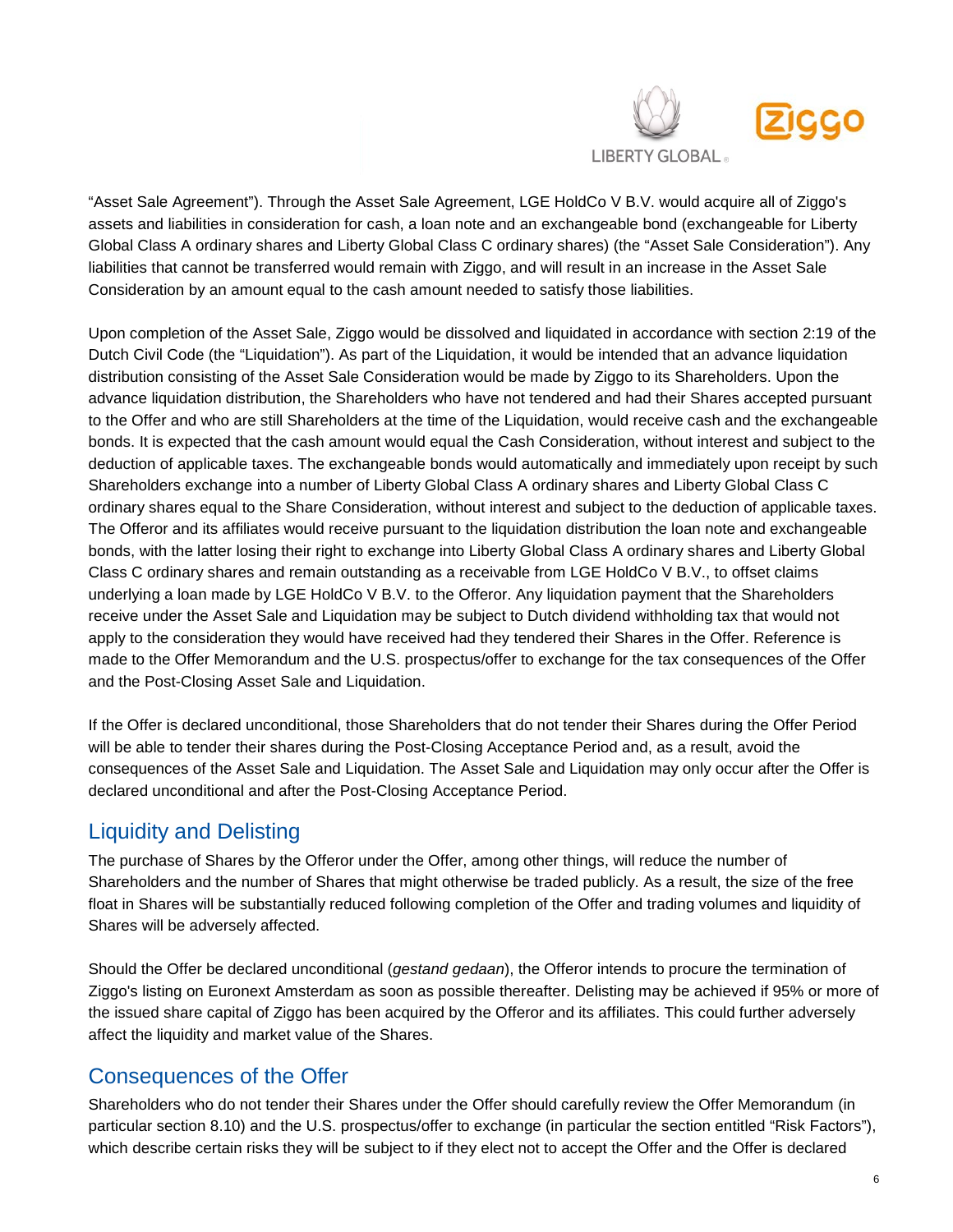

unconditional. These risks include the possibility that the Offeror will commence a statutory buy-out or implement the Asset Sale and Liquidation. These risks are in addition to the risks associated with holding securities issued by Ziggo generally.

If, immediately after the Post-Closing Acceptance Period, the Offeror and its affiliates hold at least 95% of Ziggo's aggregated issued share capital, the Offeror will commence a statutory buy-out procedure in accordance with Article 2:92a or 2:201a of the Dutch Civil Code or a statutory buy-out procedure in accordance with Article 2:359c of the Dutch Civil Code to buy out the holders of Shares that have not tendered their Shares under the Offer.

Subject to the Offer being declared unconditional, the Offeror shall be entitled to effect or cause to effect any other restructuring of Ziggo for the purpose of achieving an optimal operational, legal, financial or fiscal structure in accordance with Dutch law in general, some of which may have the effect of diluting the interest of any remaining minority Shareholders, including (i) a statutory cross-border or domestic (bilateral or triangular) legal merger, (ii) a sale of all, substantially all, or a substantial part of the assets of Ziggo or (iii) any other legal measure as set out in the Offer Memorandum and the U.S. prospectus/offer to exchange.

#### Announcements

Any further announcements in relation to the Offer will be issued by press release. Subject to any applicable requirements of the Decree, the requirements of the U.S. tender offer rules (including U.S. tender offer rules that require that any material changes to an offer be promptly disseminated to Shareholders in a manner reasonably designed to inform them of such changes) and other applicable laws and without limiting the manner in which the Offeror may choose to make any public announcement, the Offeror will have no obligation to communicate any public announcement other than as described above.

#### Transaction Advisors

In connection with the transaction, Liberty Global's financial advisors are Bank of America Merrill Lynch and Morgan Stanley, and its legal counsel are Allen & Overy and Baker Botts L.L.P. On behalf of Ziggo, J.P. Morgan and Perella Weinberg Partners are acting as financial advisors and Freshfields Bruckhaus Deringer is acting as legal counsel. In addition, ABN AMRO is acting as financial advisor to the Supervisory Board of Ziggo and Stibbe is acting as legal counsel to the Supervisory Board of Ziggo and is acting on certain other aspects of the Offer. NautaDutilh provided legal advice to J.P. Morgan and Perella Weinberg Partners.

#### **Other**

The Offer will be made for the ordinary shares of Ziggo, a public limited liability company incorporated under Dutch law, and is subject to Dutch disclosure and procedural requirements, which are different from those of the United States. The Offer will be made in the United States in compliance with Section 14(e) of the U.S. Securities Exchange Act of 1934, as amended (the "U.S. Exchange Act"), and Regulation 14E promulgated thereunder, subject to the exemptions provided by Rule 14d-1(d) under the U.S. Exchange Act, and otherwise in accordance with the requirements of Dutch law. Accordingly, the Offer will be subject to disclosure and other procedural requirements, including with respect to the Offer timetable and settlement procedures that are different from those applicable under U.S. domestic tender offer procedures and laws.

To the extent permissible under applicable law or regulation, Liberty Global and its affiliates or brokers (acting as agents for Liberty Global or its affiliates, as applicable) may from time to time after the date hereof, and other than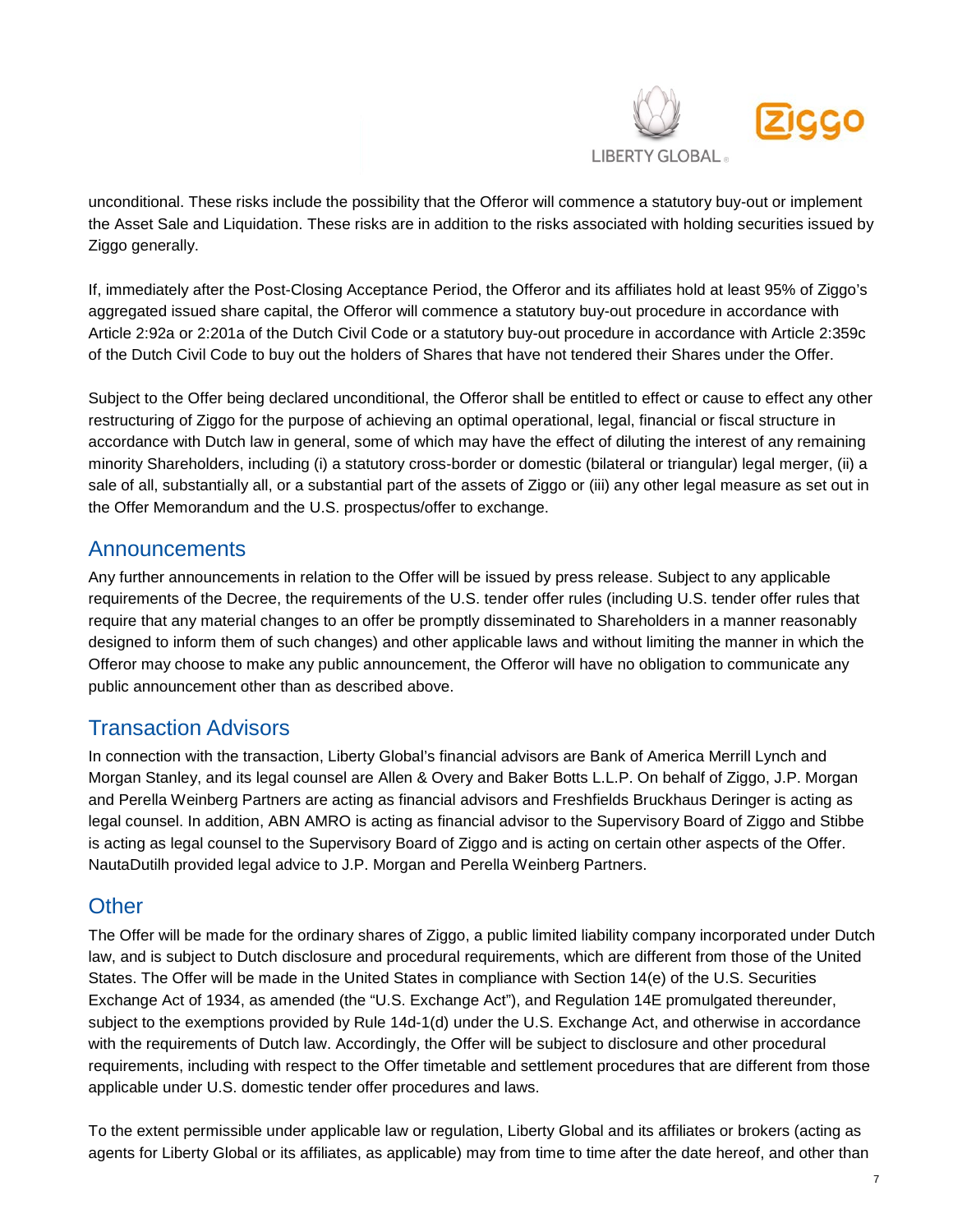

pursuant to the Offer, directly or indirectly purchase, or arrange to purchase, ordinary shares of Ziggo, that are the subject of the Offer or any securities that are convertible into, exchangeable for or exercisable for such shares. To the extent information about such purchases or arrangements to purchase is made public in the Netherlands, such information will be disclosed by means of a press release or other means reasonably designed to inform U.S. Shareholders of such information. In addition, the financial advisors to Liberty Global may also engage in ordinary course trading activities in securities of Ziggo, which may include purchases or arrangements to purchase such securities.

The Offer Memorandum, the U.S. prospectus/offer to exchange and the Position Statement contain important information that should be read carefully before any decision is made to tender Shares under the Offer. Shareholders are advised to seek independent advice where appropriate in respect of the contents of these documents and the terms and conditions of the Offer. In addition, Shareholders may wish to consult with their tax advisers regarding the tax consequences of tendering their Shares under the Offer and of the Asset Sale and Liquidation.

Digital copies of the Offer Memorandum are, and digital copies of the U.S. prospectus/offer to exchange will be, available on Liberty Global's Offer website (http://www.libertyglobal.com/ir-ziggo-offer.html) and the website of Ziggo (www.ziggo.com). The Position Statement is available on the website of Ziggo (www.ziggo.com). Copies of the Offer Memorandum, the U.S. prospectus/offer to exchange and the Position Statement are also available free of charge from the offices of Ziggo and the Exchange Agent.

### For More Information

ING Bank N.V. has been appointed as Exchange Agent for the Offer.

Georgeson has been appointed as information agent (the "Information Agent") in the context of the Offer.

#### **Exchange Agent**

ING Bank N.V. (Attention: Sjoukje Hollander/Remko Los) Bijlmerdreef 888 1102 MG Amsterdam The Netherlands Telephone: + 31 20 563 6546 / + 31 20 563 6619 Fax: + 31 20 563 6959 E-mail: [iss.pas@ing.nl](mailto:iss.pas@ing.nl)

#### **Information Agent**

Georgeson Westplein 11 3016 BM Rotterdam The Netherlands Toll-Free Number European Retail Shareholders: 00 800 3814 3814 Bank and Broker Helpline: +44 (0) 870 703 6357 Email: [ziggo@georgeson.com](mailto:ziggo@georgeson.com)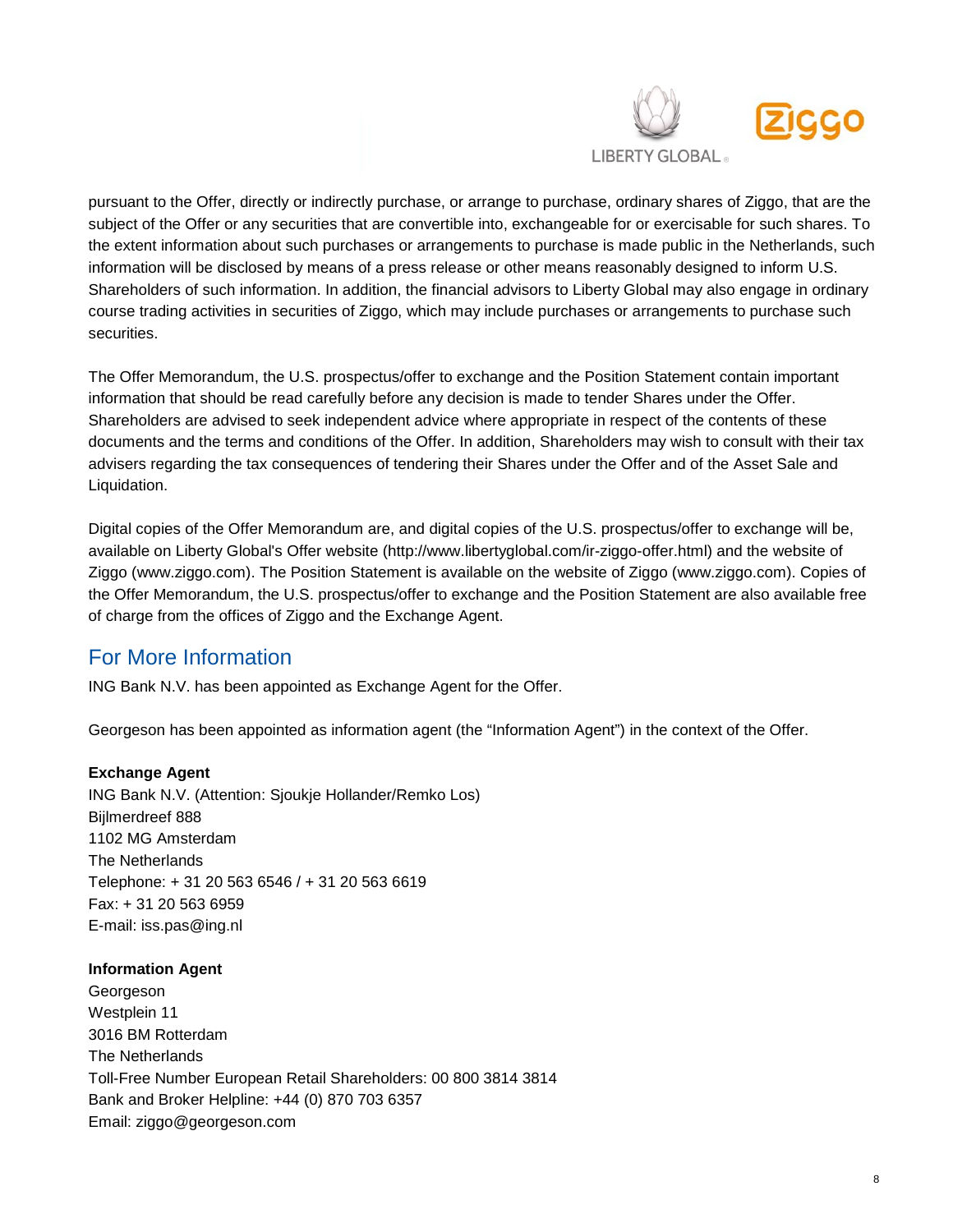

#### **The Offeror**

LGE Holdco VII B.V. Boeing Avenue 53 1119 PE Schiphol-Rijk The Netherlands

#### **Ziggo**

Ziggo N.V. Atoomweg 100 3542 AB Utrecht The Netherlands

#### **Notice**

Any securities that may be issued by the Offeror or its affiliates to finance the cash portion of the transaction will not be registered under U.S. federal securities laws, and any securities so issued may not be offered or sold in the United States absent an applicable exemption from U.S. registration requirements.

## Forward Looking Statements

This press release contains forward-looking statements, including statements regarding the transaction and the anticipated consequences and benefits of the transaction, the targeted closing date for the transaction and other information and statements that are not historical fact. These forward-looking statements involve certain risks and uncertainties that could cause actual results to differ materially from those expressed or implied by these statements. These risks and uncertainties include the receipt and timing of necessary regulatory approvals and the satisfaction of the other conditions to the transaction, Ziggo's ability to continue financial and operational growth at historic levels, the ability to successfully operate and integrate the Ziggo operation with the Dutch operations of Liberty Global, continued use by subscribers and potential subscribers of Ziggo's services in the Netherlands, the ability to achieve expected operational efficiencies, synergies and economies of scale, as well as other factors detailed from time to time in Liberty Global's filings with the SEC including Liberty Global's most recently filed Forms 10-K/A and 10-Q/A and in Ziggo's most recently published interim and annual reports (available at http://www.ziggo.com/en/investors/). These forward-looking statements speak only as of the date of this release. We expressly disclaim any obligation or undertaking to disseminate any updates or revisions to any forwardlooking statement contained herein to reflect any change in the expectations with regard thereto or any change in events, conditions or circumstances on which any such statement is based, except to the extent required by applicable law.

### Additional Information and Where to Find It

Nothing in this press release shall constitute a solicitation to buy or subscribe for or an offer to sell any securities of Liberty Global. In connection with the proposed acquisition of Ziggo, Liberty Global will file a registration statement on Form S-4 with the SEC containing the U.S. prospectus/offer to exchange, and as to which the Offer Memorandum has been filed as an exhibit. SHAREHOLDERS OF ZIGGO ARE URGED TO READ THE REGISTRATION STATEMENT AND THE U.S. PROSPECTUS/OFFER TO EXCHANGE (INCLUDING ANY AMENDMENTS OR SUPPLEMENTS THERETO) BECAUSE THEY CONTAIN IMPORTANT INFORMATION. Shareholders can obtain a free copy of the registration statement, the U.S. prospectus/offer to exchange and the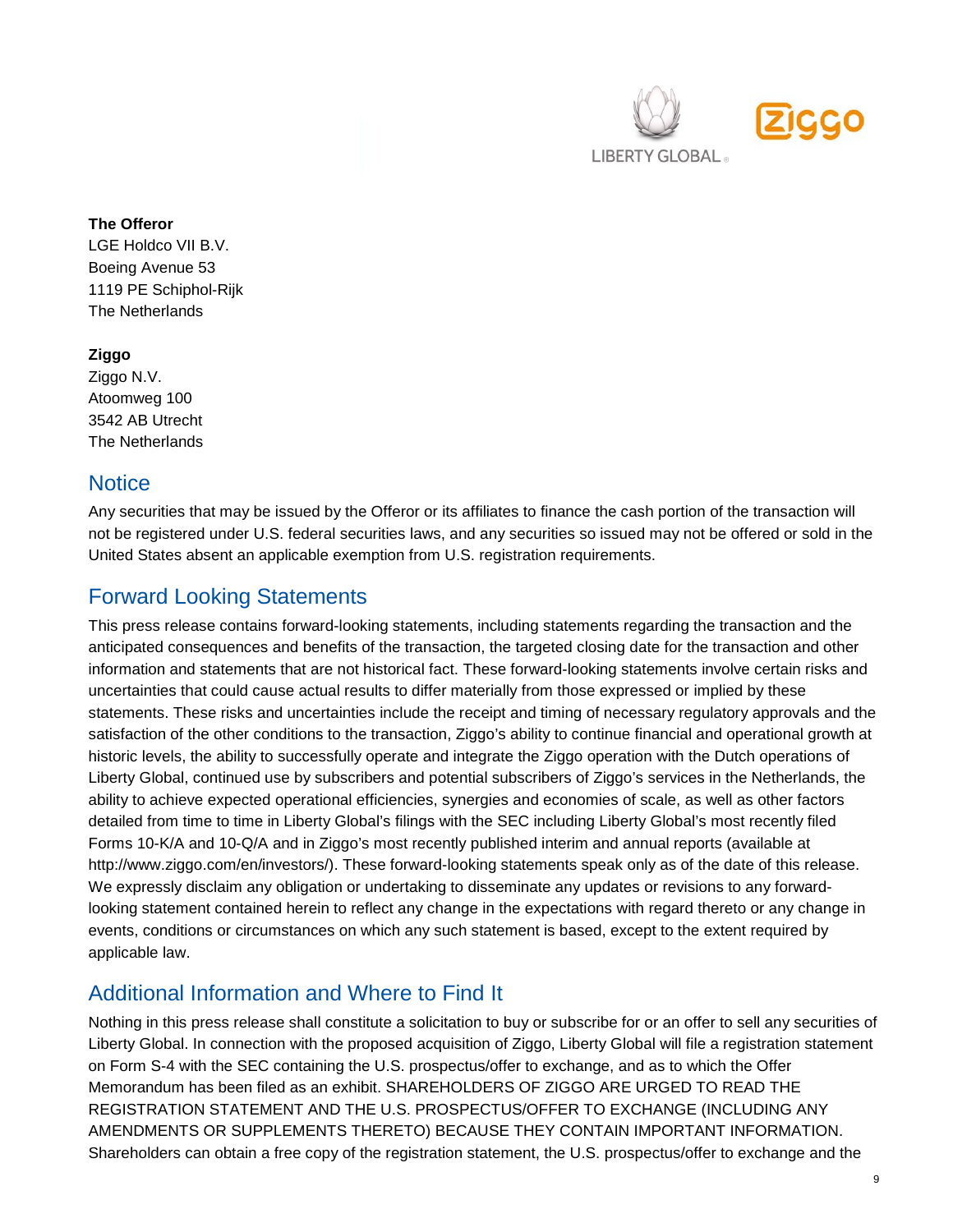

Offer Memorandum, as well as other filings containing information about Liberty Global, without charge, at the SEC's Internet site [\(http://www.sec.gov\)](http://www.sec.gov/). Copies of the registration statement, the U.S. prospectus/offer to exchange, the Offer Memorandum and other filings by Liberty Global with the SEC that are incorporated by reference in the U.S. prospectus/offer to exchange can also be obtained, without charge, by directing a request to Liberty Global plc, 12300 Liberty Boulevard, Englewood, CO 80112, USA, Attention: Investor Relations.

#### **Restrictions**

The Offer is being made with due observance of the statements, conditions and restrictions included in the Offer Memorandum and the U.S. prospectus/offer to exchange. The Offeror reserves the right to accept any tender under the Offer, which is made by or on behalf of a Shareholder, even if it has not been made in accordance with the terms of the Offer.

The distribution of the Offer Memorandum and the U.S. prospectus/offer to exchange and/or the making of the Offer in jurisdictions other than the Netherlands and the United States may be restricted and/or prohibited by law. Outside of the Netherlands and the United States, no actions have been taken (nor will actions be taken) to make the Offer possible in any jurisdiction where such actions would be required. The Offer is not being made, and the Shares will not be accepted for purchase from or on behalf of any Shareholder, in any other jurisdiction in which the making of the Offer or acceptance thereof would not be in compliance with the securities or other laws or regulations of such jurisdiction or would require any registration, approval or filing with any regulatory authority. Persons obtaining the Offer documents are required to take due note and observe all such restrictions and obtain any necessary authorizations, approvals or consents (to the extent applicable). In addition, the Offer Memorandum has not been filed with or recognized by the authorities of any jurisdiction other than the Netherlands and the registration statement (of which the U.S. prospectus/offer to exchange forms a part) has not been filed with the authorities of any jurisdiction other than the United States. None of the Offeror, Liberty Global, Ziggo or any of their respective advisors accept any liability for any violation by any person of any such restriction. Any person (including, without limitation, custodians, nominees and trustees) who forwards or intends to forward the Offer Memorandum, the U.S. prospectus/offer to exchange or any related document to any jurisdiction outside the Netherlands or the United States should carefully read Section 4 (Restrictions) and Section 5 (Important Information) of the Offer Memorandum or the discussion under the caption "The Offer -- Restrictions" in the U.S. prospectus/offer to exchange before taking any such action.

#### **United States of America**

The Offer is being made for the securities of a Dutch company and is subject to Dutch disclosure and procedural requirements, which differ from those of the United States. The Offer will be made in the United States pursuant to an exemption from certain U.S. tender offer rules provided by Rule 14d-1(d) under the U.S. Exchange Act and in compliance with Section 14(e) of the U.S. Exchange Act and Regulation 14E promulgated thereunder, and otherwise in accordance with the applicable regulatory requirements in the Netherlands. The Offer will be subject to Dutch procedural requirements, including with respect to withdrawal rights, offer timetable, settlement procedures and timing of payments that are different from those applicable under U.S. domestic tender offer procedures and law.

The receipt of cash pursuant to the Offer by a U.S. holder of Shares will be a taxable transaction for U.S. federal income tax purposes and may be a taxable transaction under applicable state and local, as well as foreign and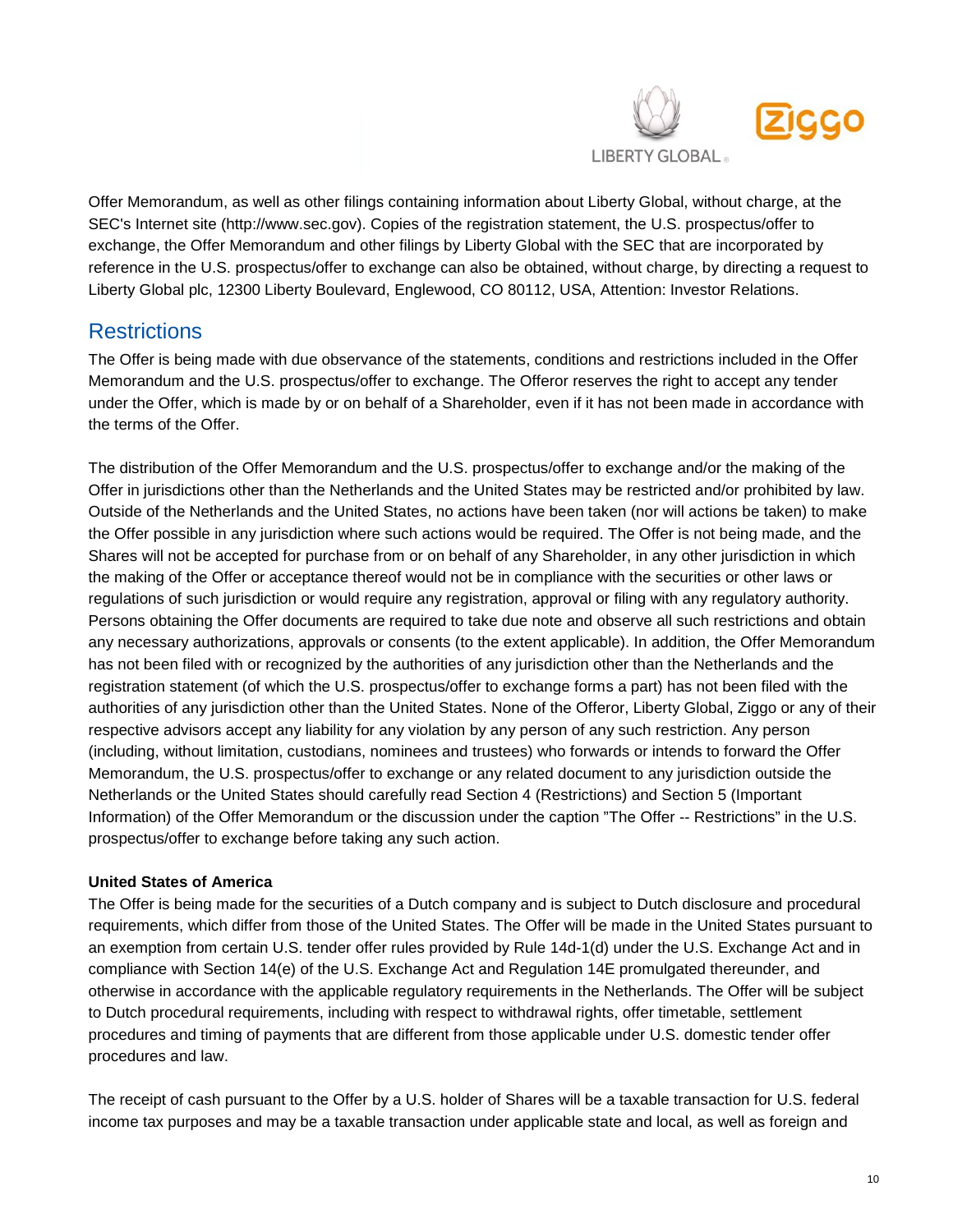

other tax laws. Each Shareholder is urged to consult its independent professional advisor immediately regarding the tax consequences of acceptance of the Offer.

#### **Canada and Japan**

The Offer and any solicitation in respect thereof is not being made, directly or indirectly, in or into Canada or Japan, or by use of the mails, or by any means or instrumentality of interstate or foreign commerce, or any facilities of a national securities exchange, of Canada or Japan. This includes, but is not limited to, post, facsimile transmission, telex or any other electronic form of transmission and telephone. Accordingly, copies of the Offer Memorandum, the U.S. prospectus/offer to exchange and any related press announcements, acceptance forms and other documents are not being sent and must not be mailed or otherwise distributed or sent in, into or from Canada or Japan or, in their capacities as such, to custodians, nominees or trustees holding Shares for persons residing in Canada or Japan. Persons receiving such documents must not distribute or send them in, into or from Canada or Japan, or use such mails or any such means, instrumentality or facilities for any purpose in connection with the Offer; so doing will invalidate any purported acceptance of the Offer. The Offeror will not accept any tender by any such use, means, instrumentality or facility from within Canada or Japan.

Tender and transfer of Shares constitute a representation and warranty that the person tendering the Shares (a) has not received or sent copies of any Offer documentation in, into or from Canada or Japan and (b) has not otherwise utilized in connection with the Offer, directly or indirectly, the mails or any means or instrumentality including, without limitation, facsimile transmission, telex and telephone of interstate or foreign commerce, or any facility of a national securities exchange of, Canada or Japan. The Offeror reserves the right to refuse to accept any purported acceptance that does not comply with the foregoing restrictions, and any such purported acceptance will be null, void and without effect.

#### About Liberty Global

Liberty Global is the largest international cable company with operations in 14 countries. Liberty Global connects people to the digital world and enables them to discover and experience its endless possibilities. Liberty Global's market-leading triple-play services are provided through next-generation networks and innovative technology platforms that connected 25 million customers subscribing to 49 million television, broadband internet and telephony services at March 31, 2014.

Liberty Global's consumer brands include Virgin Media, UPC, Unitymedia, Kabel BW, Telenet and VTR. Liberty Global's operations also include Liberty Global Business Services, its commercial division and Liberty Global Ventures, its investment fund. For more information, please visit [www.libertyglobal.com](http://www.libertyglobal.com/) or contact:

| Christopher Noves | +1 303.220.6693 | Marcus Smith  | +44 20.7190.6374 |
|-------------------|-----------------|---------------|------------------|
| Oskar Nooij       | +1 303.220.4218 | Bert Holtkamp | +31 20.778.9800  |
| John Rea          | +1 303.220.4238 | Hanne Wolf    | +1 303.220.6678  |

#### **Investor Relations: Corporate Communications:**

| Marcus Smith  | +44 20.7190.6374 |
|---------------|------------------|
| Bert Holtkamp | +31 20.778.9800  |
| Hanne Wolf    | +1 303.220.6678  |